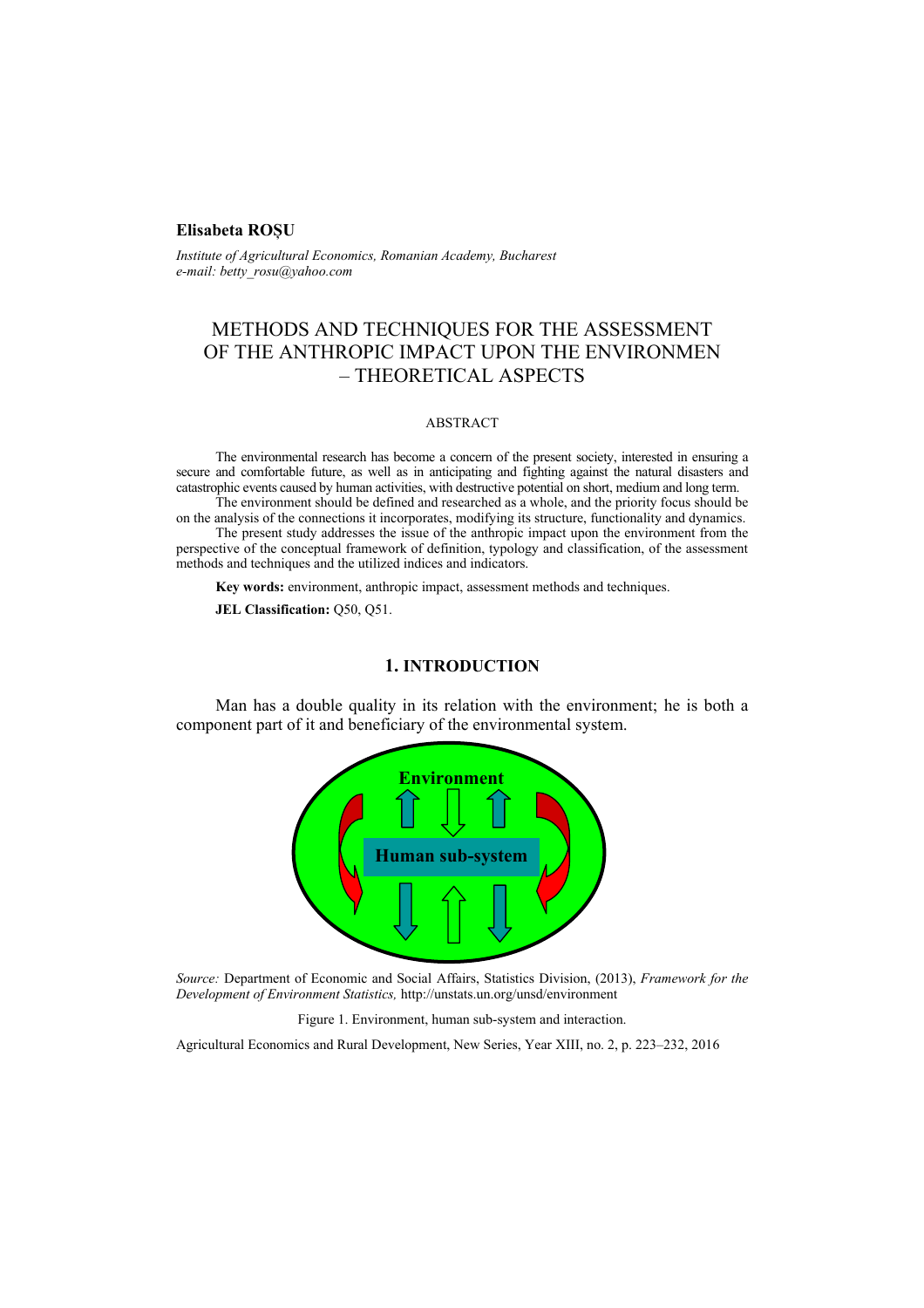| 224 | Elisabeta Rosu |  |
|-----|----------------|--|
|     |                |  |

There are multiple linkages between the environment and the human subsystem, from the variety and complexity of natural processes to the demographic, social and economic ones, all of them acting and interacting.

People are dependent on the environment, first to survive and then for different social, cultural and economic needs. The human system is an environment sub-system, using the environment for the habitat, to obtain resources and as a waste recipient.

Environment is defined "by an ecological potential that is a specific capacity for life support and for sustaining the anthropic component" (Armas, I., 2006). We cannot speak today about a "pure" or "natural" environment, but about environments that are in different anthropization degrees. This degree, depending on the size of transformations that man has produced, is linked to the conditions provided by the different types of environment, by the social organization level, by the civilization level and recently, by different interests.



Figure 2. Environments by the anthropization degree.

There are different opinions in the scientific world, some of them consider that man is the first to blame for all the transformations brought to the environment and other consider that "the environment is too ample and complex to be influenced by man" (Wali et all, 2010), being characterized by resilience and a great adaptation capacity.

# **2. MATERIAL AND METHODS**

The present study is a theoretical approach to the problems of the anthropic impact upon the environment and is the result of the documentation studies on this theme from the national and international literature<sup>1</sup>.

<sup>&</sup>lt;sup>1</sup> This paper is a component part of the first research report delivered within the doctoral school: Engineering and Management of Crop and Animal Resources of the University of Agricultural Sciences and Veterinary Medicine – Bucharest and of the Ph.D thesis with the title: *Research on the influence of the anthropic factor upon the rural development in the irrigated perimeters from the North Braila Terrace.*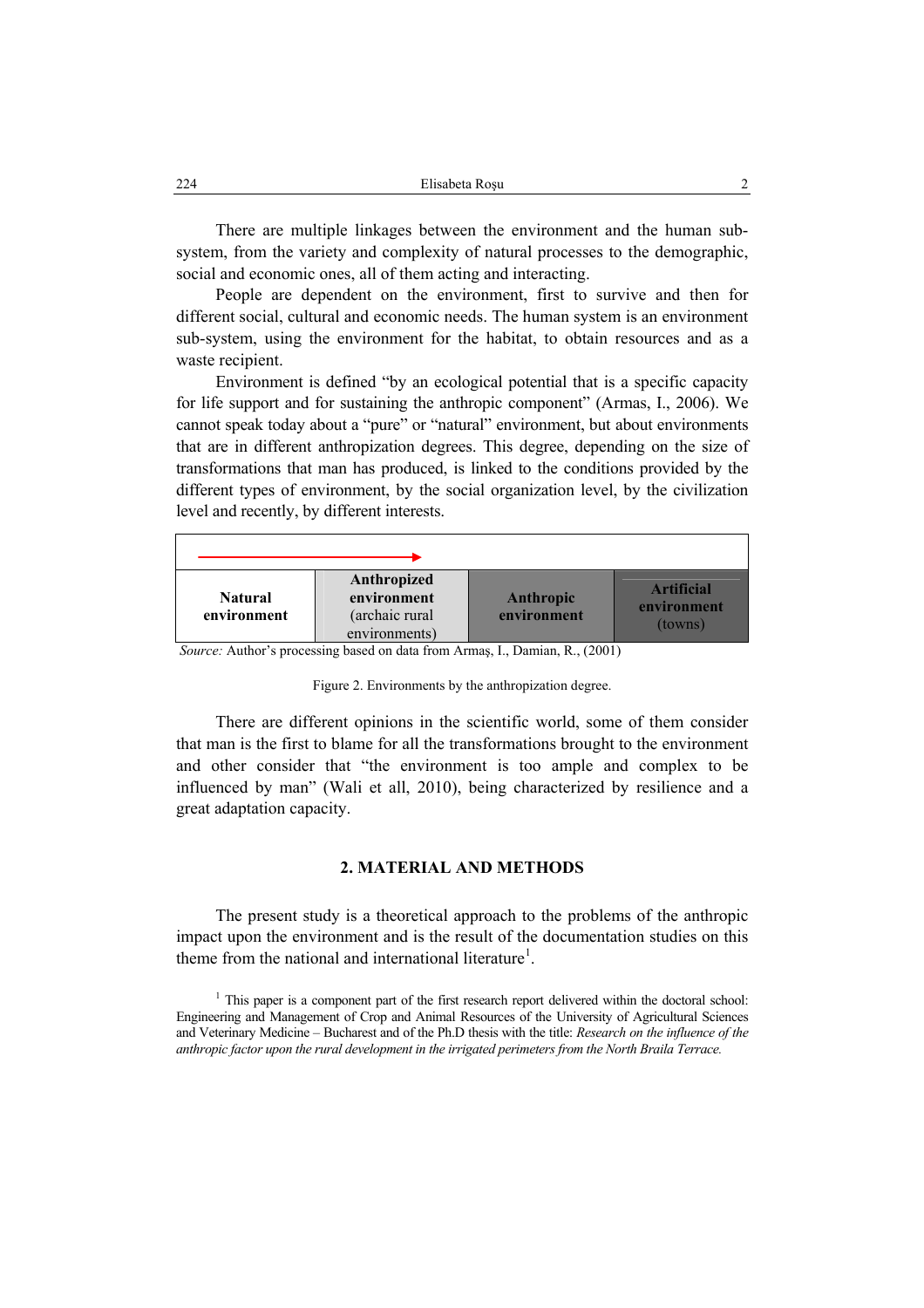# **3. RESULTS AND DISCUSSIONS**

The impact upon the environment is defined as "the direct or indirect effect of a human activity that produces a change in the evolution sense of the ecosystem quality condition; this change may affect people's health, the environment or the cultural heritage integrity or the socio-economic conditions" (Rojanschi, V., Bran, F., 2004).

The environmental impact concept refers to all the (existing and potential) human actions acting upon the environment, human health and welfare on a territory (Mac, I., 2003, Muntean, O.L., 2004).

# 3.1. TYPES OF ENVIRONMENTAL IMPACTS AND THEIR CLASSIFICATION

The environmental impacts can be classified as follows:

- Depending on the manifestation form, the environmental impacts can be:
	- **reversible impacts**, characterized by a total or partial return of the environment to the previous qualitative state;
	- **irreversible impacts**, determining the emergence of new types of environments.
- Depending on the nature of the effects produced (geographical location, ecological context, magnitude, duration, frequency), the impacts can be:
	- **negative impacts**, characterized by a series of attributes with significant values for environment quality degradation;
	- **positive impacts**, in terms of man and environment protection safety.
- By the nature and effectiveness of the effects on the environment components (Floca, L., Floca-Reteșan, D., 2002), the impacts are classified into:
	- **temporary impacts** (when the impact takes place on a short period of time);
	- **permanent** impacts (when the impact is maintained for a long or indefinite period).
- Depending on the geographical manifestation scale and the generated effects, we can differentiate (Stoian, L.C., 2011):
	- **strategic impacts** (influencing much larger areas than the zone utilized and exploited by a certain activity);
	- **local impacts** (influencing a limited area related to an anthropic activity or source).
- Depending on the impact intensity, the following are described:
	- **high intensity impacts**,
	- **medium intensity impacts**
	- **low intensity impacts**.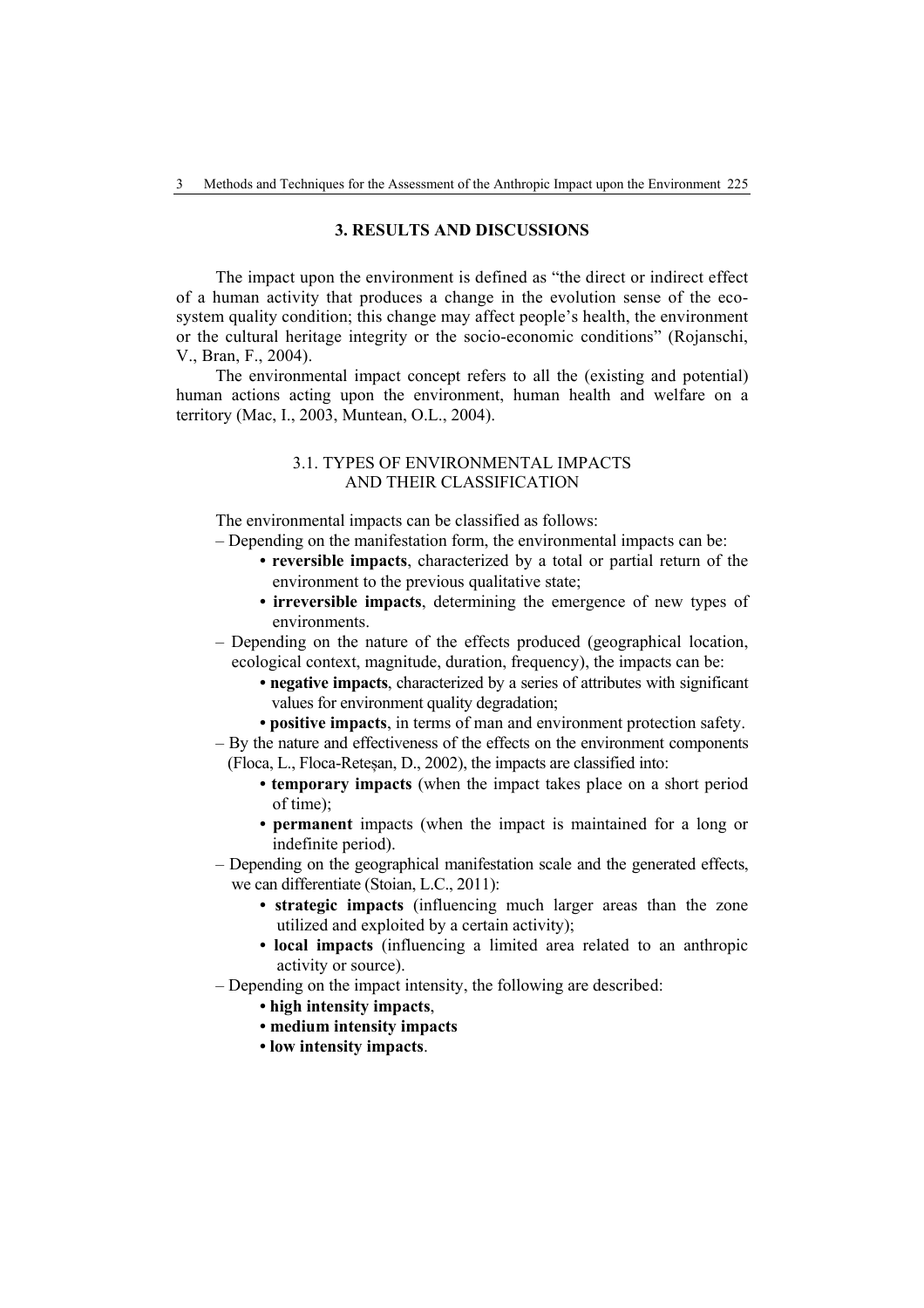An important and extremely frequent category in the case of anthropic activities is represented by the **cumulative effect impacts**, determined by a series of synergic actions that induce complex effects and are characterized by the accumulation and amplification of the effects in time.

Another classification of the impacts takes into consideration four environment impact categories: **direct, indirect, visual and cumulative**. They should be evaluated on an integrated basis, as they intermingle and are mutually generated, while their consequences are most often difficult to delimit.

a) **Direct impacts**. Almost all the environment components are under the incidence of these types of impacts. We can list a series of effects here, such as: accumulation of heavy metals in water, soil and living components, direct pollution of crops and livestock.

b) **Indirect impacts**. These types of impacts have consequences that occurred discreetly, slowly affecting and changing the environment but, in time, they affected the internal structure of the environment components by air and water pollution, leading to the change of the quality class and soil destructuring.

c) **Visual impacts**. The aesthetical deterioration or degradation of the territorial system and of landscape is a consequence of the visual impact generated by the direct or indirect industrial pollution.

d) **Cumulative impacts**. These are the result of the combination and territorial and temporal overlapping of the first three impacts types.

The specialty literature also highlights other types of environmental impacts (Glasson, J., Therivel, R., Chadwick, A., 1994): physical and socio-economic impacts, short and long time impacts, distributed group and/or area impacts, present impacts and perceived impacts.

A thorough and complex description of all the anthropic impact forms is quite difficult to make. As a consequence, the prevention and control of environmental impacts are actions imposed by the national and international legislation.

### 3.2. EFFECTS OF THE ANTHROPIC IMPACT UPON THE ENVIRONMENT

The anthropic impact upon the environment can be approached under two aspects: the **cause** (impact source) **and the effects upon the environment components** (the environmental factors). From this point of view, it is considered that there are four types of effects upon the environment (Barrow, M., 1997):

a) *linear effects*, which result from the increase or diminution of the input of noxae in different environment components; these effects are dependent on the time factor, playing an important role in solving up the conflict problems that may appear;

b) *amplified or exponential effects*, resulting from chain amplifications of the inputs of pollutants in different environment components; each increase or diminution entails a higher effect than that preceeding it  $(CO_2, SO_2$  emissions, etc.);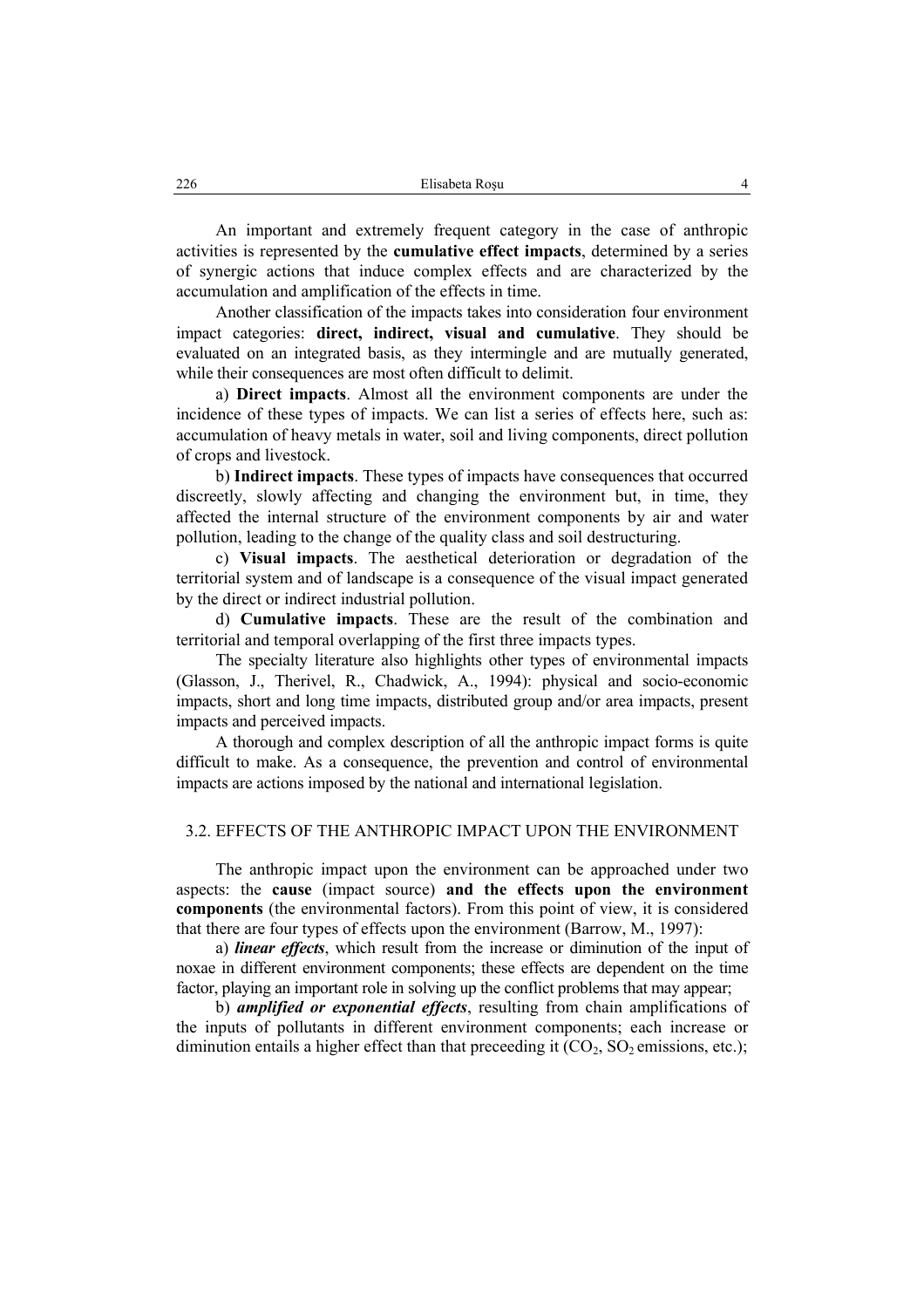c) *discontinued effects*, which take place relatively slowly until they exceed a certain threshold, after which a catastrophic change is produced (most often this change is likely to happen); these types of effects are of two kinds: chemical effects (accumulation of heavy metals and chemical compounds in soil, which leads to soil destructuring, probably as a consequence of acid pollution or of excessive use of fertilizers and pesticides, which induce disequilibria in the soil structure, leading to its degradation in time) and biological effects (e.g. eutrophication);

d) *structural effects*, which presuppose spreading of the effects on several physical, social and economic factors (the intense pollution affects the main environmental factors, with social implications – population's mentality change as well as economic implications – ecological losses, health problems, etc).

# 3.3. METHODS AND TECHNIQUES FOR ASSESSING THE IMPACT UPON ENVIRONMENT

There are over 50 de methodologies for assessing the impact upon the environment (Barrow, C.J. 1997, 2000).

These have at their basis many and varied **methods** and **techniques** coming from the scientific disciplines that investigate the impact upon the environment components (natural and social sciences) or from other domains (management, planning).

The methods refer to different components under evaluation (identification, description and comparison of impacts by the utilization of scaling levels, of their share) and support the collection and classification of data on the environmental impact.

The techniques provide data that can be ordered on the basis of the operational principles provided by the methods. Thus, a technique provides data on an impact parameter, and these data are then utilized by a method that can present and evaluate them. A technique can be also used for the assessment or presentation of the information on the impact, although it acts as a support point for any other method utilized in practice. Any assessment activity of the anthropic impact can utilize more techniques, and the application of the methods is usually controlled by a series of laws, legal regulations and rules into effect (Muntean, L., 2009).

At present, in the specialty literature and in practice, the mostly used methods in the assessment of the impact upon the environment are the following:

**a. The ad-hoc methods**. These methods were the first utilized and are considered simplistic because they provide only minimum orientation for the evaluator, most often taking the form of simple discussions, without using a precise method or technique (Barrow, C.J., 1997, quoted by Muntean, L., 2009). They are limited to suggesting the manifestation areas of potential impacts, and a series of impacts can be omitted, which limit their value.

**b. The methods of the checklists**. The simple checklists are based on previously stated opinions and on drawing a hierarchy list of the factors that must be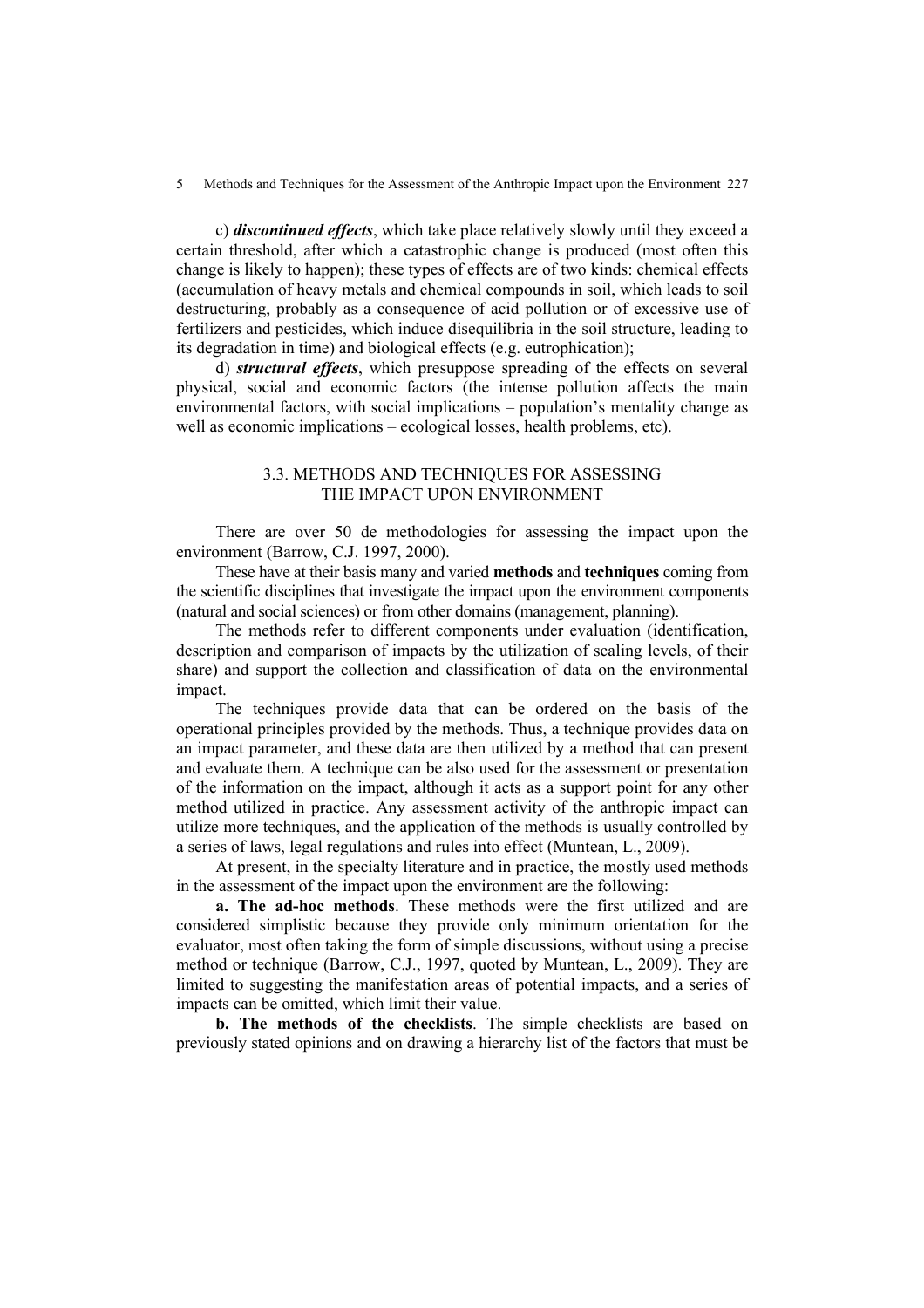taken into consideration in the evaluation (Barrow, C.J., 1997, quoted by Muntean, L., 2009). Their importance resides in the identification and specification of the list of impacts, but also in the assessment of the nature and character of impacts (adverse/negative, beneficial/positive, significant /insignificant, on short/long term). The checklists are important as they permit ordering the ideas, facilitate the data and information collection and make it possible to visualize large amounts of data and information, so that the impact can be better focused. In general, the simple checklists describe the impacts and provide a series of measurements and predictions, while the more sophisticated checklists apply impact measurement and scaling techniques. In practice, the checklists can describe or can be organized by development stages of the anthropic project (planning and design stage, construction stage, management stage, etc). Besides the above-mentioned lists, there are *checklists based on questionnaires,* which permits the evaluator to identify the possible impacts of an anthropic development in the territory.

**c. The thematic maps overlapping methods** are derived from the territorial planning and the landscape architecture. The thematic maps make it possible – by overlapping and comparison – to construct a complex and complete image of the sites and routes of impact producing. By the utilization of the Geographic Information Systems (GIS), of aerial images, satellite data and field research, the methods were improved. The above-mentioned methods are important in the analysis of the linear developments of the human activities/projects (the building of roads, railways and channels), but they can also support the land use planning and planning the location of industrial objectives. Mapping permits the identification of best areas for the development of human activities /projects.

**d. Matrix methods**. The matrices can be utilized for the identification, systematic study, visualization and assessment of impacts. A simple matrix is a combination of two checklists, one that describes the potential or existing impacts on the anthropic activity/project (by columns), and the other one that comprises the environmental and socio-economic conditions that can be affected by these impacts (by rows). The simple matrices can go beyond the identification and ordering of impacts, and the more complex matrices can lead to the identification of indirect impacts. Among the cheapest, fastest and well-tested matrices is the Leopold matrix. This matrix makes the connection between the environmental elements and the anthropic development activities; as it has a standardized form, the user can be sure that no type of impact has been omitted. The evaluation of the size and importance of impacts is a subjective reasoning process that diminishes the evaluation accuracy of the beneficial and less beneficial impacts. The Leopold matrix lay at the basis of other matrix methods and offered a very good visualization of the anthropic impacts upon the environment.

**e. The multicriterial methods,** which identify the particular attributes of the anthropic development options, assess and compare the different development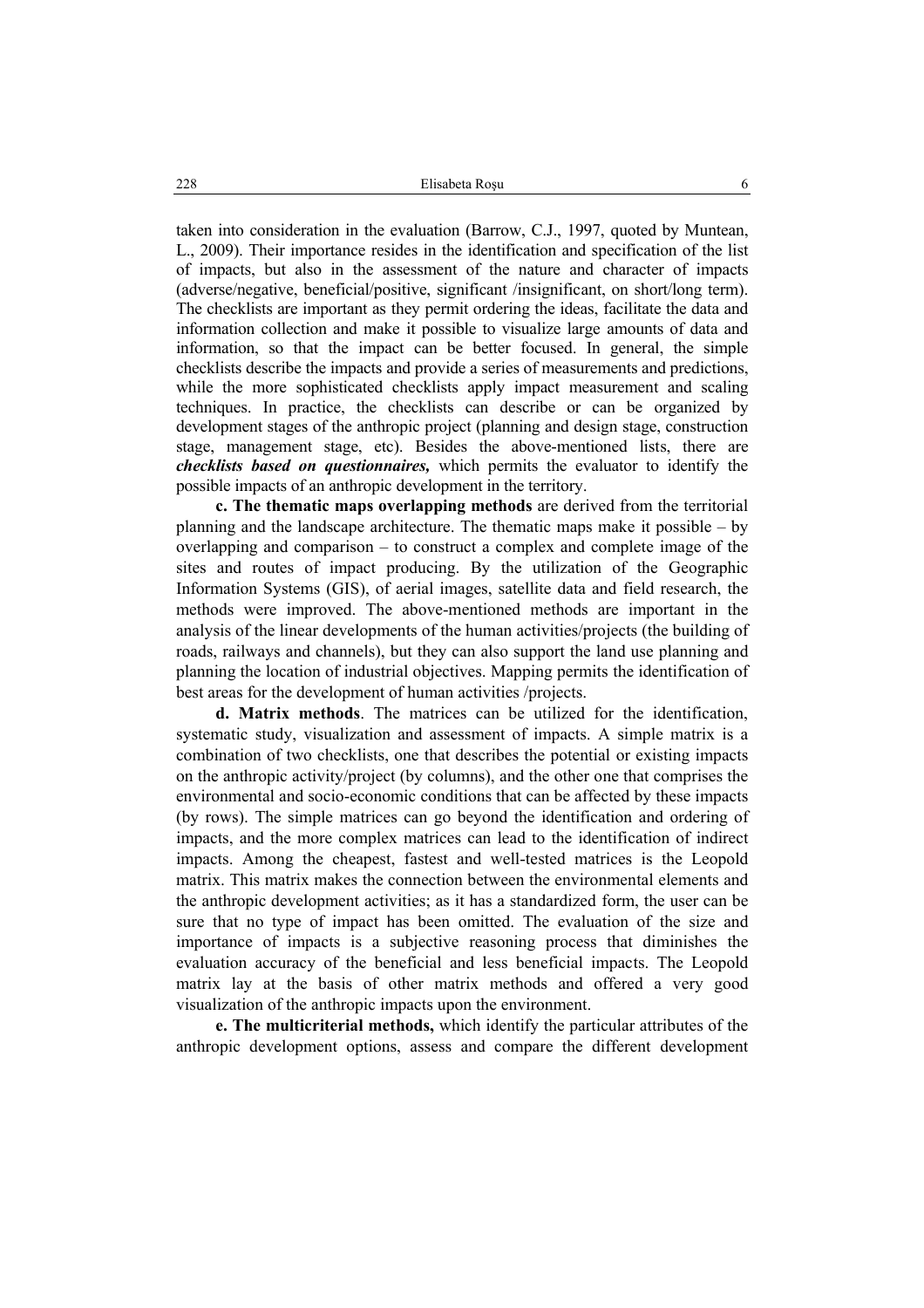alternatives of an anthropic activity. These depend on experts' and evaluators' subjective opinion.

**f. The network analysis methods (**network-diagrams, phased matrices, system-diagrams, graphs and linear networks) are based upon networks of causeeffect type (network analysis). Most of them are compound methods resulting from the combination of the networks with the assessment matrices. A network uses multiple matrices to quantify the temporal interactions between impacts and to show the entire dimension of the potential impacts.

**g. The expert systems are** "knowledge based systems" (software) applied in the impact analysis, environmental planning, evaluation and management. The expert systems offer a great data and information potential with regard to impacts and their evaluation and they are used in the environmental audit and management.

**h. The quantitative methods** are used to compare and identify different impacts. The quantitative methods are based on a series of measurements and standardizations of impacts. Among the frequently used methods, we can mention the value system (based on value judgments and on a complex checklist).

**i. The modelling methods**. Modelling presupposes specific methods that have in view the creation of models. There are many types of models (i.e. computerized, analogue, conceptual, simulation models) that were applied in ecology, change of land use, pollution evaluation, social and economic studies, regional planning, etc. The simulation models developed for EIM can be useful for the management of an ongoing activity (air pollutant dispersion models). Modelling can be an exercise to simplify the reality with the goal to understand and describe the processes and phenomena or to forecast them. The advantage of these methods resides in the fact that models have the ability to reflect the dynamic character of the environmental system and of the human activity.

**j. Methods for cumulative impact evaluation**. The correct and systematic identification and assessment of the cumulative impacts is a challenge that attracts the attention and interest of researchers and practitioners and it has also generated a vast literature. A great part of the approaches targeting the assessment of cumulative impacts and effects refers only to the negative ones. This adds to the accumulation of environmental changes by certain different processes and pathways that vary in number, type and spatial-temporal attributes.

The techniques are working levers that provide data that can be used by methods. A method can utilize one or more techniques for reaching a goal, at a certain point in time and space; in other periods or places, the same method can modify the techniques or even replace them, utilizing other different techniques. A complex approach to the assessment of the environmental impact can be based on one or more methods and techniques.

One of the most used techniques is the **Delphi** technique, which takes into consideration the opinion of all environmental experts with regard to the implementation and environmental evaluation of a development project.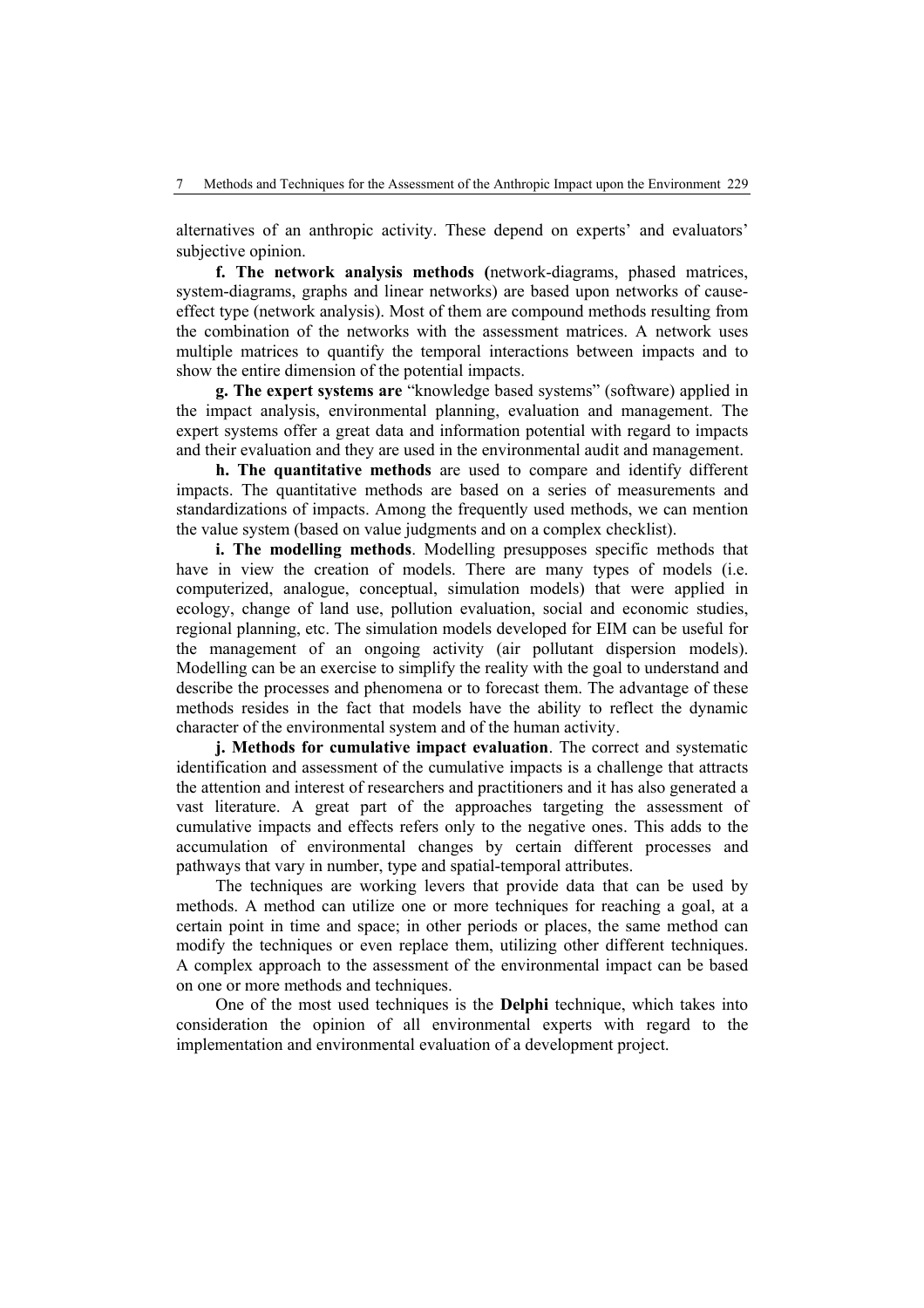Another largely utilized technique in the impact studies and in impact assessment is the **GIS** (Geographic Information System) technique. The GIS technique implies the existence of software products (e.g. products like: ESRI/ArcView, ArcInfo etc), of specialized staff (GIS experts) and of performant computers.

GIS supports the assessment of environmental impact through the periodical update or real time update of data and helps in assessing the cumulative impacts. Thus, it is possible to quantify the cumulative impacts in one locality or region, it contributes to data updating by remote sensing and supports the territorial and environmental planning decisions.

# 3.4. THE ENVIRONMENTAL INDICATORS AND INDICES

The environmental indicators are measures by which a given situation or trend can be quantified. They are qualitative and quantitative values coming from the observations and direct measurements, which facilitate communication in a common referential language, in the research and assessment of the state of the environment (Iojă, I.C., 2013).

The environmental indicators highlight the interrelations from the biotic and abiotic components of the environment, and their most important utility is that they can signal out trends in the environment, warning about possible processes and phenomena that may take place in the future (Bălteanu, D., Șerban, M., 2005).

The environment quality can be most simply analyzed by comparing the values obtained from monitoring with the maximum accepted values. These are known as maximum accepted concentrations or thresholds.

The specific indicators for air quality assessment for which reference values are established are the following: nitric oxide, sulfur dioxide, carbon monoxide, particulate matter, volatile organic compounds, ammonia and benzene.

For the surface and underground waters, five great categories of water quality indicators are evaluated: *hydro-morphological* (water depth, flow, width, level), *physical* (temperature, pH, electro conductivity, transparency, turbidity and hardness), *chemical* (oxygen regime, nutrients and metals), *biological* (plankton, algae) and *microbiological* (streptococci).

For the assessment of soil quality, three categories of indicators are monitored: *chemical* (balance between the soil solution and solid component, necessary nutrients, contamination level, soil fertility, salinization), physical (soil water infiltration and its retention capacity, soil structure, texture, depth) and biological (active biological matter, diversity of species population).

Biodiversity is characterized by three levels: at species level, genetic diversity (variety of species, of populations, of individuals) and eco-systemic diversity (variations in the biological communities) (Iojă, I.C., M. Pătroescu, 2010). The measurement of biological diversity implies the utilization of certain indicators and indices, such as the richness in species, genes, eco-systems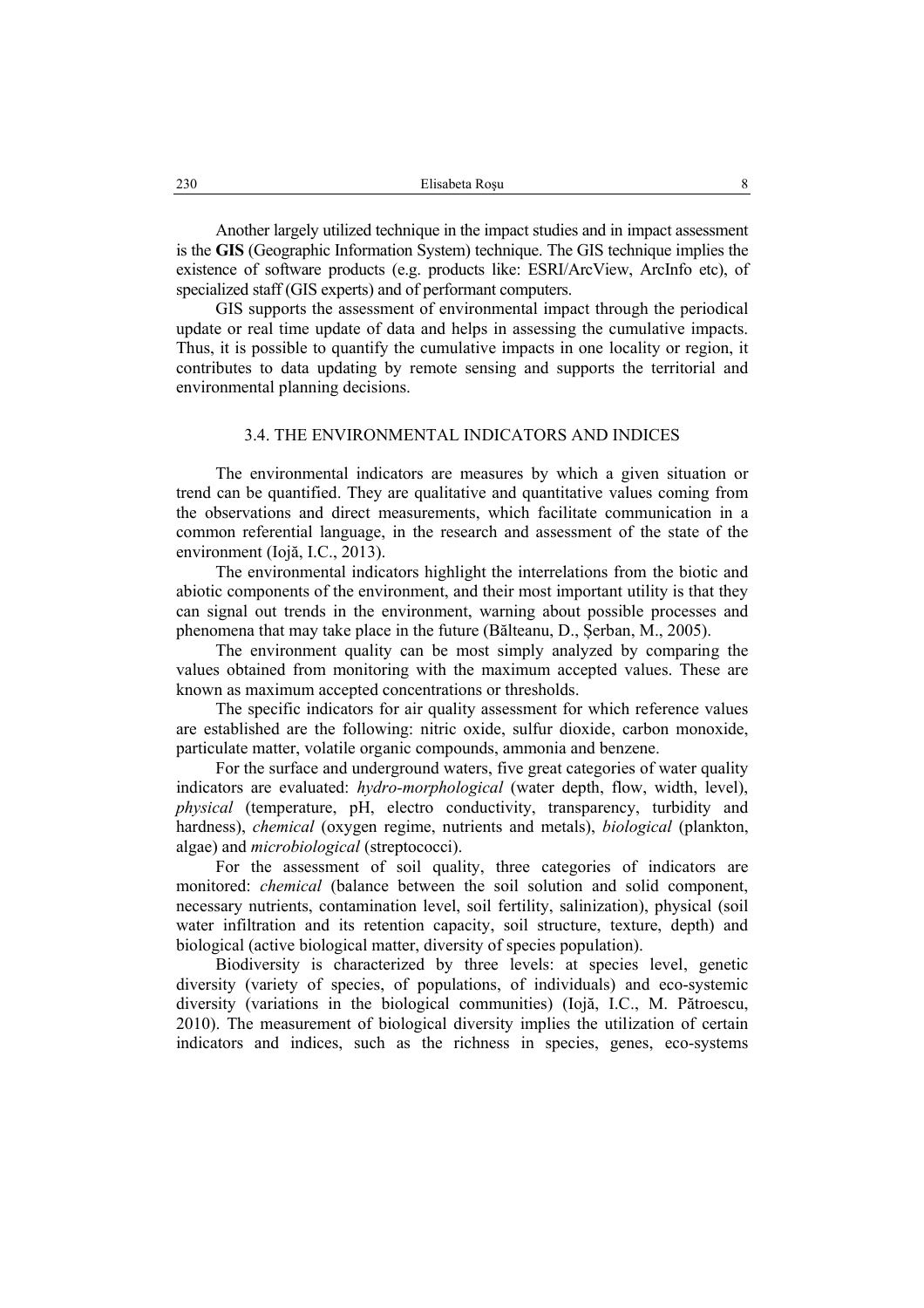(Mangalef index, Menhinick index, Simpson index), their diversity and density, their spatial and temporal distribution and variation, endangering level, habitat fragmentation, specificity and efficiency of conservation actions (Iojă, I.C., 2013).

Together with these indicators in the evaluation of environment quality, assessment indicators and indices of green spaces, of the waste and radioactivity management system are also used.

### **4. CONCLUSIONS**

The environment quality analysis should not take into consideration only the past and present situations, but they should also provide perspective projections of the different present environment degradation processes.

The global problems, such as climate changes, bio-diversity loss and natural resource utilization dynamics have long-term implications and need longterm solutions.

The assessment of the environmental problems makes it possible to avoid certain environmental dysfunctionalities, which may not be perceived at present, which were not manifested in the past, but which, in association with different other sources, can become very dynamic in perspective.

#### **REFERENCES**

- 1. Armanş, Iuliana, Damian, R., (2001), *Geosistemul şi resursele sale ca bază a relaţiilor interumane*, Ed. ERA, Bucureşti.
- 2. Armas, Iuliana, (2006), *Teorie și metodologie geografică*, Ed. Fundației România de Mâine, Bucureşti.
- 3. Barrow, M., (1997), *The Further Education Funding Council's New Funding Methodology,* Education Economics, Taylor & Francis Journals, vol. 5(2).
- 4. Barrow, C.J., (1997), *Environmental and Social Impact Assessment: an introduction*, Arnold, London.
- 5. Barrow, C.J., (2000), *Social Impact Assessment: an introduction*, Arnold, London.
- 6. Bălteanu, D., Șerban M., (2005), *Modificările globale ale mediului. O evaluare interdisciplinară a incertutudinilor,* Ed. Coresi, București.
- 7. Floca, L., Floca-Reteșan, D., (2002), *Analiza percepției și acceptabilității riscurilor environmentale – Premisă a dezvoltării durabile,* în vol. Riscuri și catrastofe, Sorocovski., V., (editor), Ed. Casa Cărții de Știință, Cluj-Napoca.
- 8. Glasson, J., Therivel, R., Chadwick, A., (1994), *Introduction to Environmental Impact Assessment*, Published by UCL Press Limited, University College London.
- 9. Iojă, I.C., M. Pătroescu, (2010), The efficacy of Romania s protected areas network in conserving biodiversity, în Biological Conservation 143 (11).
- 10. Iojă., I.C., (2013), *Metode de cercetare și evauare a stării mediului*, Ed. Etnologică, București.
- 11. Mac, I., (2003), *Ştiinţa mediului*, Ed. Europontic, Cluj-Napoca.
- 12. Muntean, L., (2005), *Evaluarea impactului antropic asupra mediului*, Casa Cărții de Știință, Cluj-Napoca.